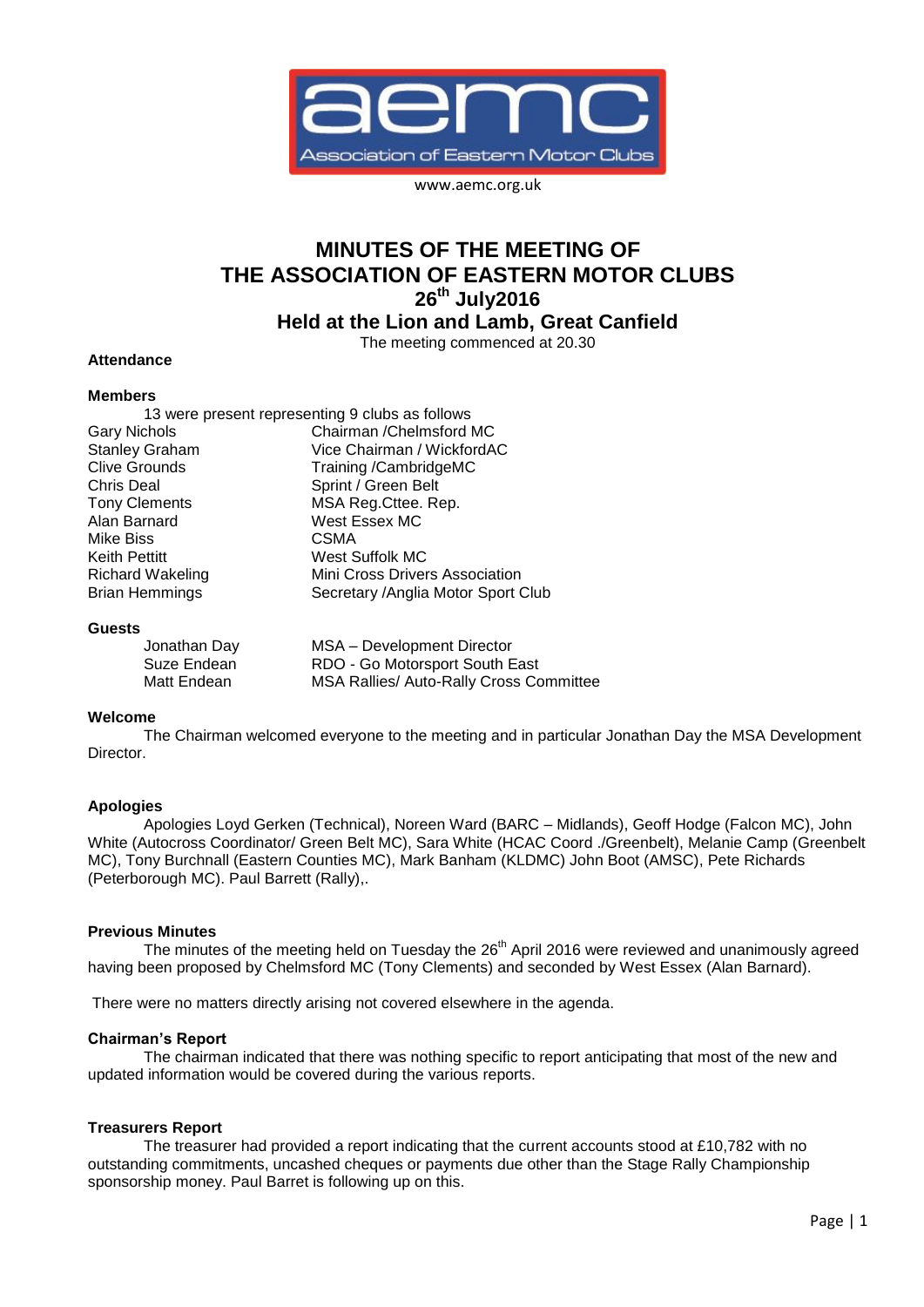All clubs have renewed their subscription for 2016 except two giving a current membership count of 37 clubs.

## **Secretary's report**

Correspondence has been received as follows:-

Copies of minutes and notices from other associations. i.e. Northern Ireland, Scotland, Wales, South East, Central Southern and South West.

Monthly newsletters from Sevenoaks & DMC and ACU Eastern Centre.

There have been no applications for membership.

## **MSA Update – Jonathan Day**

Jonathan introduced himself identifying his role at the MSA as being responsible primarily for Training, Go Motorsport and Academy coaching activities, indicating that he has now been in position for around 6 months.

He went on to explain that while his background hasn't been in motor sport his career has been very strongly sport and sport management related with time spent in football and latterly British Cycling.

He highlighted that many of the challenges facing motor sport are the same as faced by cycling although there is a difference in the size of the regulatory body's full time team. Cycling has a much larger team enabled in part by the amount of their external financing through grants.

In the area of training the on line basic training for rally marshals has been successful with some 4400 people having now undertaken it. 1600 of these have been new registrations. This is the first implementation of on line training for the MSA and has highlighted the advantages of this technique in providing contact with a wide number of people while also providing an effective opportunity to collect data. On line training will be developed in the future to supplement the face to face activities that have been used very successfully to date.

One specific application area will be the ongoing requirement to develop solutions to meet the needs of Rallying / Rally future. Safety car training has also been progressing well with further sessions planned or being planned for the future.

Jonathan indicated that the area of Safeguarding is under review with a new training/educational approach anticipated to be launched shortly that will reduce the span of officials that it is considered advisable to be more comprehensively trained. Courses/presentations will be developed for delivery from within the sport.

At a more general level within the MSA the strategic review was reported as progressing with the initial presentation having been made to the board and accepted. The content and recommendations will be developed presented and progressively rolled out as specific actions.

Work on developing and implementing a new CRM (Customer Relationship Management) system to provide an improved digital data base to be used across all MSA processes has commenced with an internal working group actively working on defining needs.

Clubs were reminded that the development grant scheme is still available. The information about the scheme is being reviewed to provide greater clarification on what qualifies and to provide a simpler application process as a background to improving club awareness of the opportunity.

The Club and Volunteer of the Year Award scheme will be launched shortly. A later than traditional launch for submissions is being tried this year as way of providing more focus. An online process for submission will be available. Clubs were urged to participate.

A number of questions were asked by the delegates which were responded to as follows.

There are many challenges to moving motor sport forward and therefore a lot to do. This in turn puts great pressure on the available capacity and drives a need to ensure that focus is put on those areas of greatest need or most return. One example of a mechanism being developed to provide this is that a number of Guidance documents or tools will be developed and made available as an effective way of providing support to organisers, officials, clubs and competitors.

The question of minimum ages at which individuals can get involved in motorsport is recognised and particularly the comparison with non MSA regulated activities. Each discipline will continue to consider the question although appropriate risk management will continue to be an ongoing consideration in ensuring a "safe" environment.

Linking up educational and training activities within and between clubs at a wider or regional level provides the most effective and efficient way of providing supportive and enables support to be provided more realistically.

The chairman thanked Jonathan for the update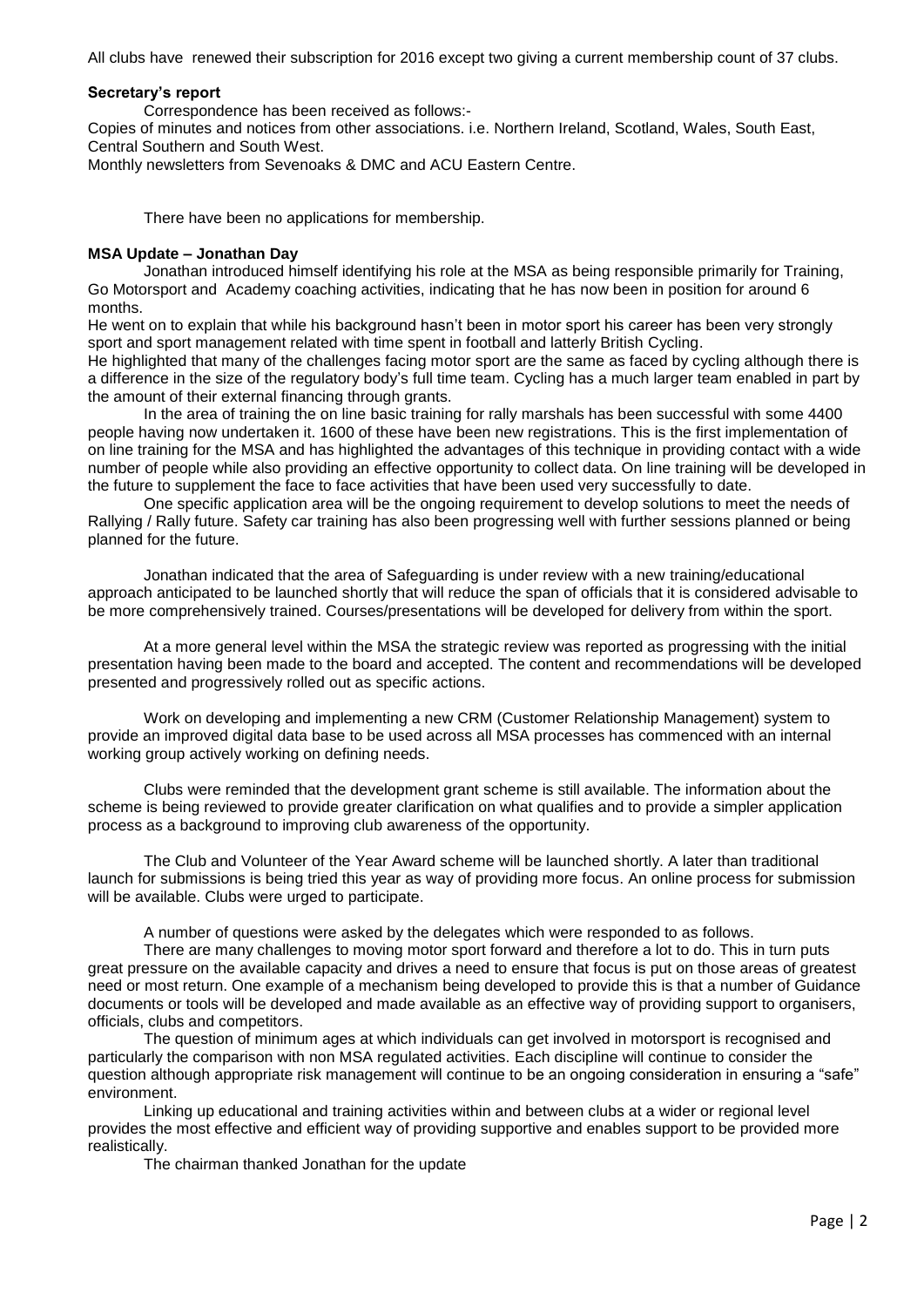#### **Autocross Report**

An update had been provided indicating that the 2016 Home Counties Autocross Championship currently consists of 4 rounds i.e. two weekends that are planned to run.

There are currently 4 competitors that have registered.

Taking into consideration this situation and the difficulties being experienced in staging successful events the Coordinator also suggested that the future of the series may need reviewing.

The chairman also observed that as the series was largely "invisible" to the majority of member clubs it would be appropriate to consider whether support in 2017 was appropriate.

#### **Stage Rally Championship**

No specific report was presented. However a recently circulated bulletin had indicated that the championship is progressing well. The next round is due at Wethersfield on August Bank Holiday Monday. The unfortunate loss of events though unforeseen circumstances has resulted in a longer gap than intended before the season finishes in Dec.. Plans for 2017 will try and address this to create a more even schedule although this can be difficult as events will tend to run on traditional dates.

#### **Sprint Championship**

It was reported that the series is progressing well with 40 registered competitors. However this is a slight reduction over previous years and the series Cordinator indicated that he felt that options for re energising the championship should be reviewed. It was agreed that this would be followed up.

The possibility of a new low cost entry level to sprinting was discussed. It was stated that options were under review at the MSA with a potential production class being forwarded for consideration at Main Council although it was generally accepted that new options that reduced the safety requirements currently in place would be unlikely to be accepted.

## **MSA / Regional Committee**

Clubs were asked to forward any questions that they wished to be raised at the August Regional Committee meeting.

The Rally Future Forum had been held on 13<sup>th</sup> July at the Thurrock Hotel. The background to and details of the changes in stage rallying were presented with an opportunity to ask questions of the presenting panel. The event had been successful with Ian Davis who is leading the Rally Future Initiative subsequently thanking the association for hosting the event and commenting on what he felt was the high quality of the questions asked and resulting discussions.

The chairman highlighted that at the forum a request had been made by Tim Swietochowski (MSA head of Communications) for clubs to provide articles which would then be published and shared with others in motor sport through the MSA's communication channels.

Matt Endean provided an update from the Autocross and Rally committees mentioning in particular the discussions ongoing around autocross and that there is a working group looking at ways of getting into rallying, which he is leading.

## **RDO (Go Motor sport)**

Suze Endean indicated that for future meetings she would alternate with Tania Brown in attending to represent Go Motorsport.

It was explained that a meeting of the whole Go Motorsport team had been held in May where the future direction of their activities was covered. The output from this discussion was being progressed through a number of smaller working groups to ensure the available time and effort of the team is focused in the most effective areas.

Suze indicate that there was evidence that where clubs had "linked" with other organisations e.g Guides, colleges etc. there had been positive outcomes in terms of members or additional support and suggested that this may be a strategy that clubs should consider.

A mail shot has been sent out to highlight and remind organisers / clubs of the support materials available from Go Motorsport.

## **Training**

Clive confirmed that plans for the Rally Marshals training Day on  $4<sup>th</sup>$  Feb 2017 are progressing with the venue booked and the presenters contacted. It was mentioned that this would be an opportunity to arrange a Safety Car Training session as one of the modules if the Rally Future team wished to.

A list of topics where training is being requested has been presented from clubs within the association. This has been circulated more widely to clubs through the region in order to determine overall levels of interest. Collective responses will be used as a basis for developing an overall training plan to be run at either local or regional level dependant on the topic and levels of interest.